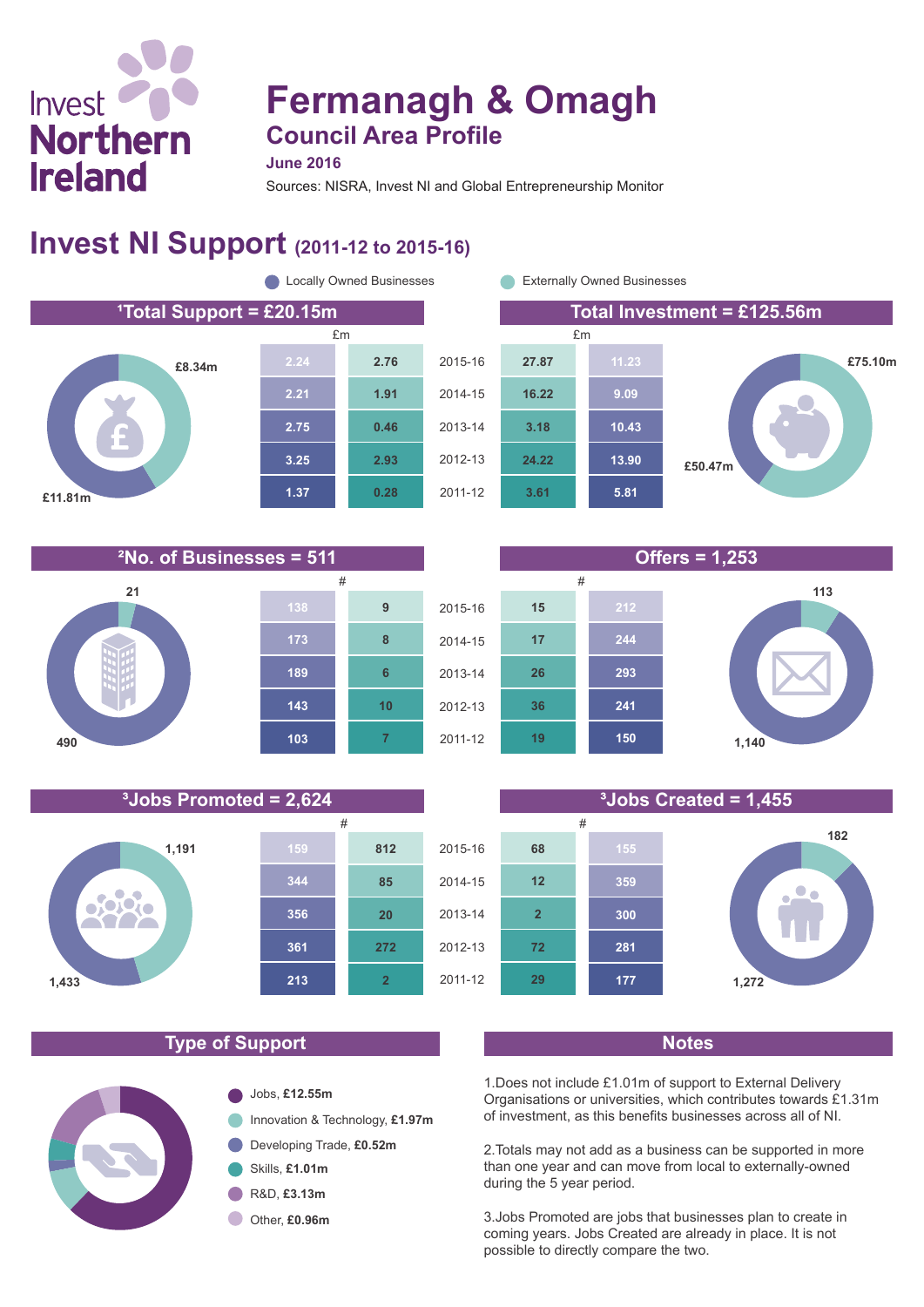# **Statistical Context**

## **Population (2014)**



## **Labour Market (2014)**



Labour market is composed of Economically Inactive and Economically Active (latter includes those in employment AND those seeking work)



## **Jobs (2013)**



\*These figures do not include the self-employed or agricultural labour

### **Public/Private Sector Employment**

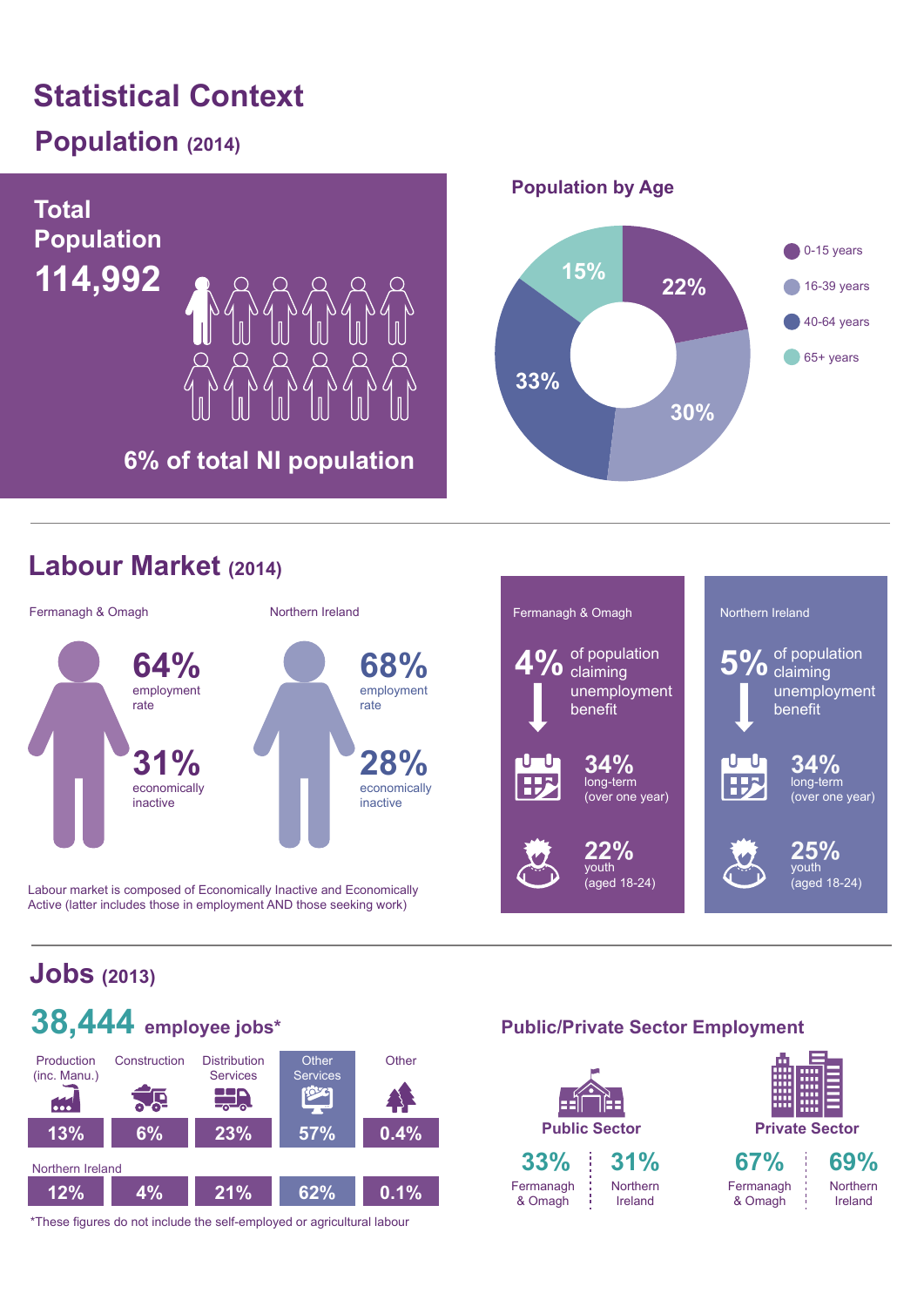

## **Business Base (2014)**

#### **Number of Registered Businesses**



(This accounts for **11%** of all the businesses in Northern Ireland) Sub-totals based on rounded data

#### **Businesses by Size**